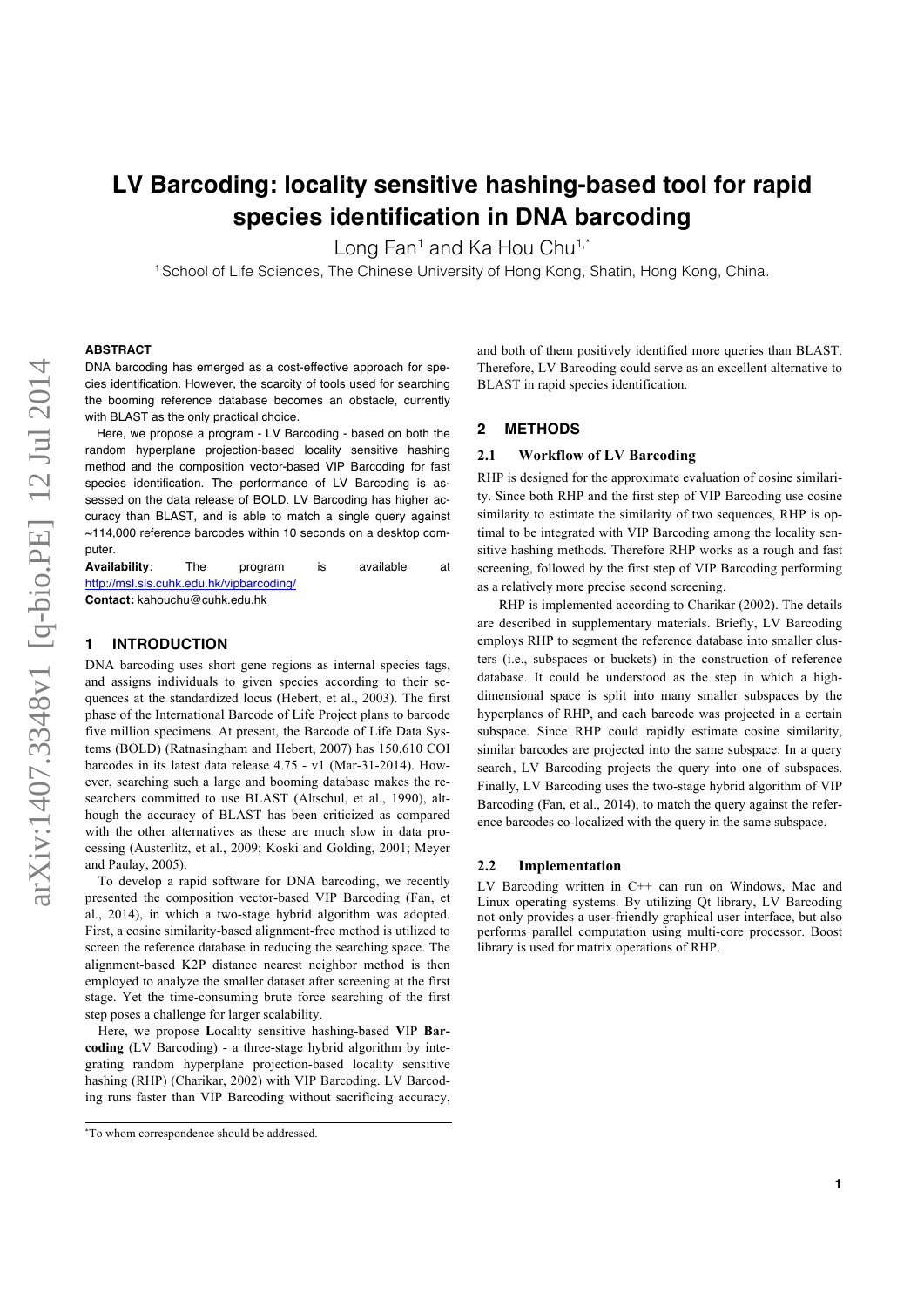### **2.3 Comparison of LV Barcoding with other methods**

The compared methods comprise BLAST, VIP Barcoding, and LV Barcoding. We downloaded COI dataset of Data Package Release 4.50 - v1 of BOLD for the tests. After the redundantly identical barcodes from a single species were deleted, there were 114,049 unique records in the test dataset. To test the effect of the size of the dataset, another five artificial datasets were constructed by randomly choosing 20,000, 40,000, 60,000, 80,000, and 100,000 barcodes from the test dataset, respectively. From each dataset, 100 sequences were randomly sampled and used as queries in a single trial. This trial was repeated 10 times, each with 100 new independent queries. Moreover, the leave-one-out cross-validation (for details, see Fan, et al., 2014) was adopted to evaluate the accuracy at the species level. All experiments were carried out on a desktop computer equipped with Intel i7-3770 CPU, 16 GB RAM and the Windows 7 64-bit system.

### **3 RESULTS**

#### **3.1 Accuracy Benchmark**

The accuracy comparison using a total of 1,000 random queries is summarized in Table 1. Although we just randomly extracted a small portion of the complete dataset as queries, it is apparent that LV Barcoding and VIP Barcoding are similarly accurate, which are consistently higher than Blastn's.

**Table 1.** Numbers of positive identification at the species level for 1,000 queries. The definition of positive identification is cited from Fan, et al., (2014).

| Dataset | <b>Barcodes</b> | Blastn* | LV Barcoding | <b>VIP Barcoding</b> |
|---------|-----------------|---------|--------------|----------------------|
|         | 20,000          | 614     | 619          | 619                  |
| 2       | 40,000          | 675     | 683          | 683                  |
| 3       | 60,000          | 762     | 774          | 774                  |
| 4       | 80,000          | 775     | 780          | 780                  |
| 5       | 100,000         | 810     | 819          | 819                  |
| 6       | 114,049         | 809     | 832          | 832                  |

\* Blastn is included in NCBI BLAST 2.2.29+.

### **3.2 Speed Benchmark**

LV Barcoding on the average spent approximate 6.5 seconds in completing a single query against 114,049 reference barcodes. As shown in Figure 1, the extent of increase (slope) in the time cost of LV Barcoding with the increase in dataset size apparently decreases as compared with VIP Barcoding. With both the accuracy and speed taken into consideration, we regard LV Barcoding superior to Blastn for DNA barcoding.

### **ACKNOWLEDGMENTS**

We are grateful to Jerome H.L Hui of CUHK and Stephen S.T. Yau of Tsinghua University for discussion.



Figure 1. Linear regression of time costs of three different methods. Error bars represent standard deviations of ten replicates of 100 searches. Most error bars are within the size of the symbols. The maximum number of threads of the computer was used for Blastn for making the comparison impartial.

### **REFERENCES**

- Altschul, S.F.*, et al.* Basic local alignment search tool. *J Mol Biol* 1990;215(3):403-410.
- Austerlitz, F.*, et al.* DNA barcode analysis: a comparison of phylogenetic and statistical classification methods. *BMC Bioinformatics* 2009;10 Suppl 14:S10.
- Charikar, M.S. Similarity estimation techniques from rounding algorithms. *Proceedings of the Thirty-fourth Annual ACM Symposium on Theory of Computing*. Montreal, Quebec, Canada: ACM; 2002. p. 380-388.
- Fan, L.*, et al.* VIP Barcoding: composition vector-based software for rapid species identification based on DNA barcoding. *Mol Ecol Resour* 2014; 14: 871-881.
- Hebert, P.D., Ratnasingham, S. and deWaard, J.R. Barcoding animal life: cytochrome c oxidase subunit 1 divergences among closely related species. *Proc R Soc Lond B* 2003;270 Suppl 1:S96-99.
- Koski, L.B. and Golding, G.B. The closest BLAST hit is often not the nearest neighbor. *J Mol Evol* 2001;52(6):540-542.
- Meyer, C.P. and Paulay, G. DNA barcoding: Error rates based on comprehensive sampling. *PLoS Biol.* 2005;3(12):2229-2238.
- Ratnasingham, S. and Hebert, P.D. BOLD: The Barcode of Life Data System (http://www.barcodinglife.org). *Mol Ecol Notes* 2007;7(3):355-364.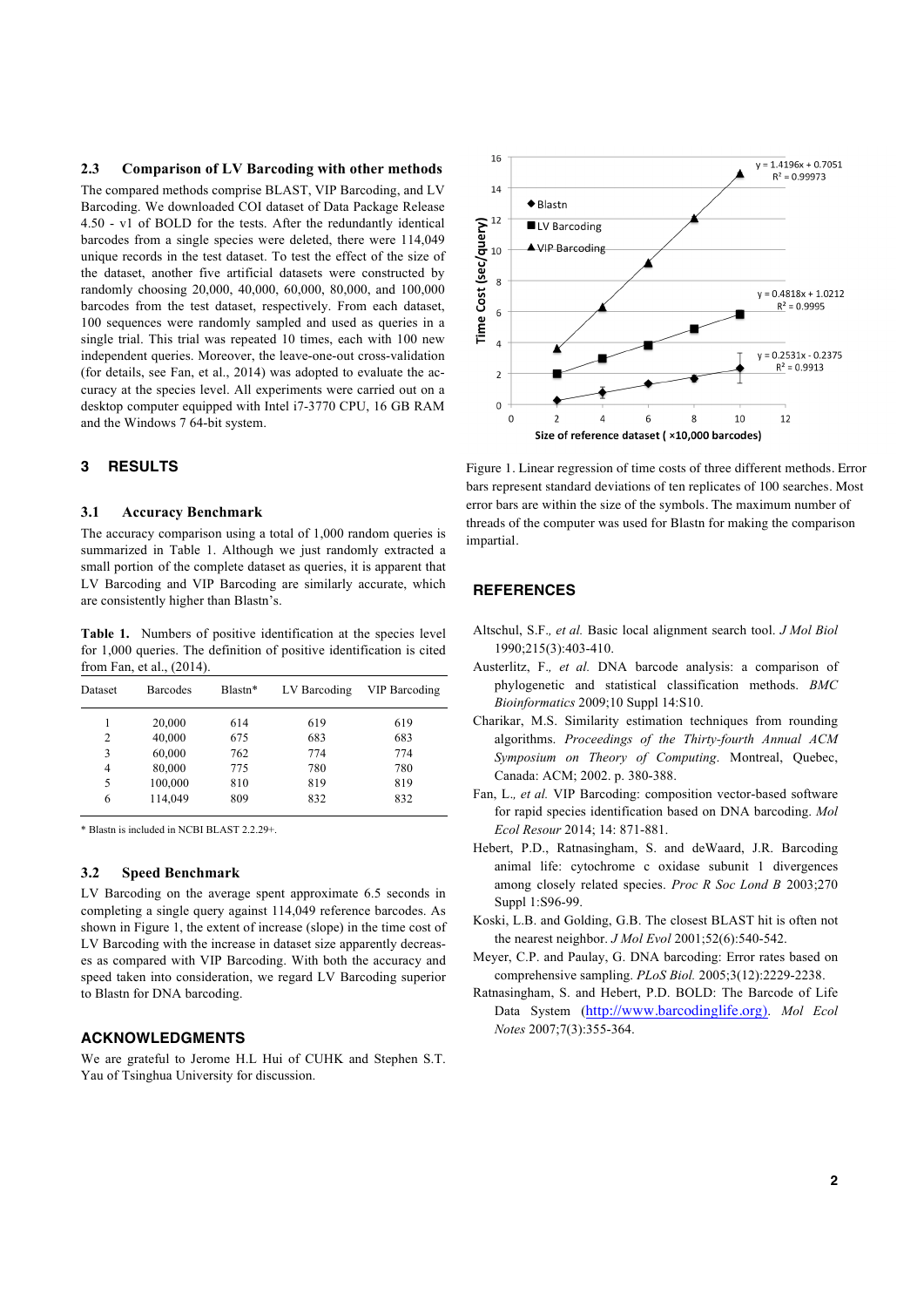# Supplementary Materials for LV Barcoding: locality sensitive hashing-based tool for fast species identification based on DNA barcoding

Long Fan<sup>1</sup> and Ka Hou Chu<sup>1,\*</sup>

<sup>1</sup>School of Life Sciences, The Chinese University of Hong Kong, Shatin, Hong Kong, China.

This file describes the algorithm of LV Barcoding in detail. LV Barcoding integrates random hyperplane projection-based locality sensitive hashing (RHP) (Charikar, 2002) and VIP Barcoding (Fan, et al., 2014), and its workflow is illustrated in Figure [1.](#page-3-0) The details of RHP in LV Barcoding is shown in Figure [2.](#page-3-1) At the beginning, a list of hash functions  $(h_r, i.e.,$ hyperplanes) is randomly generated for each reference database according to Charikar (2002), and then each reference barcode  $(R<sub>i</sub>)$  is projected into different subspaces (i.e., buckets indexed using bit vectors and shown in the black rectangle) by RHP. After the projection, similar reference barcodes exists in the same bucket. When a query  $(Q)$  is input, the same list of hash functions would be used to project the query into a certain bucket shown in red rectangle. Then the two-stage hybrid algorithm of VIP Barcoding would be used to match a query against the reference barcodes co-localized with the query in the same subspace. Because the number  $(n)$  of the barcodes at a single bucket would be much smaller than the total size  $(N)$  of the reference database, the running time for searching would be greatly reduced in LV Barcoding as compared to VIP Barcoding.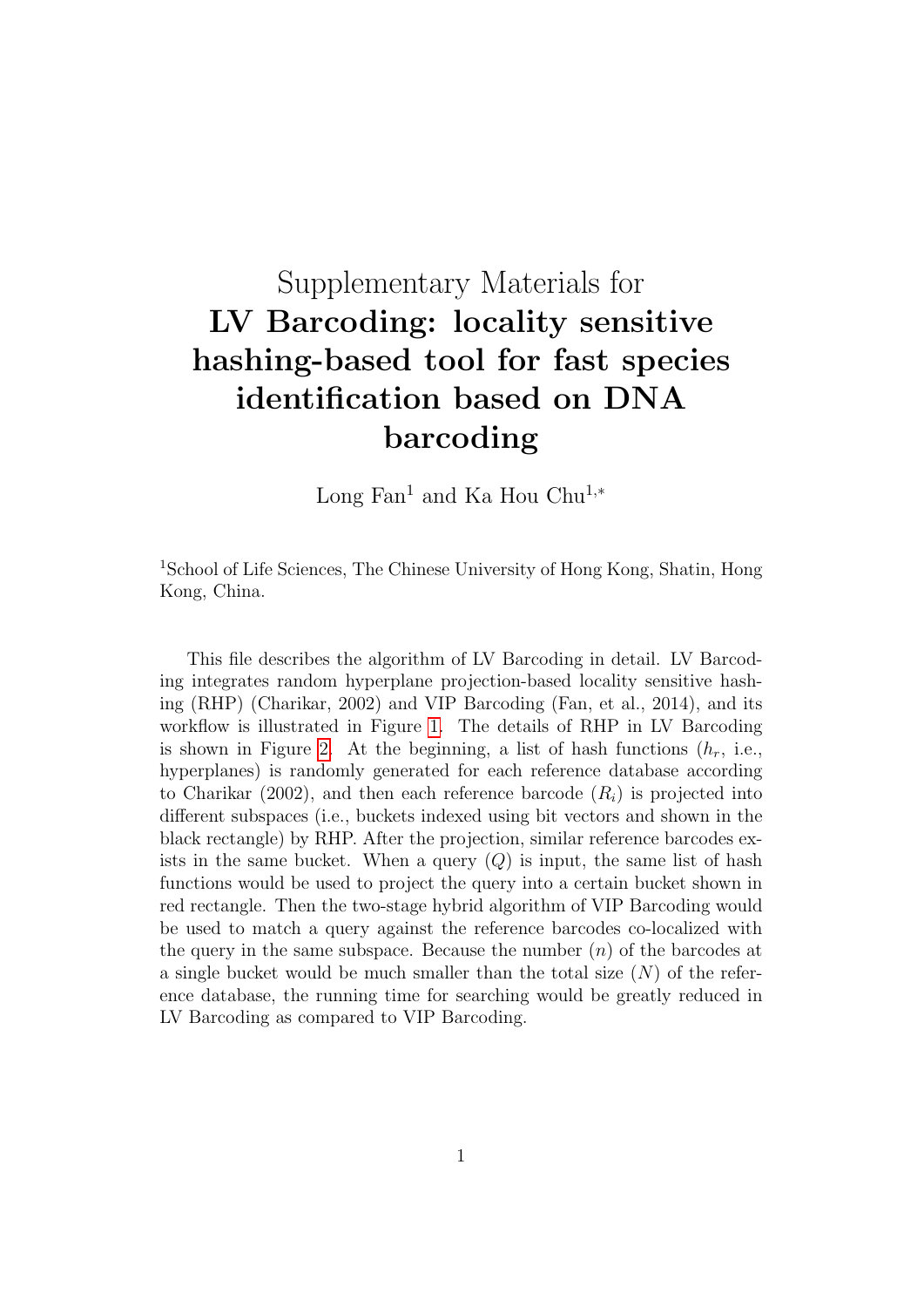

<span id="page-3-0"></span>Figure 1: Workflow of LV Barcoding.



<span id="page-3-1"></span>Figure 2: Details of RHP in LV Barcoding.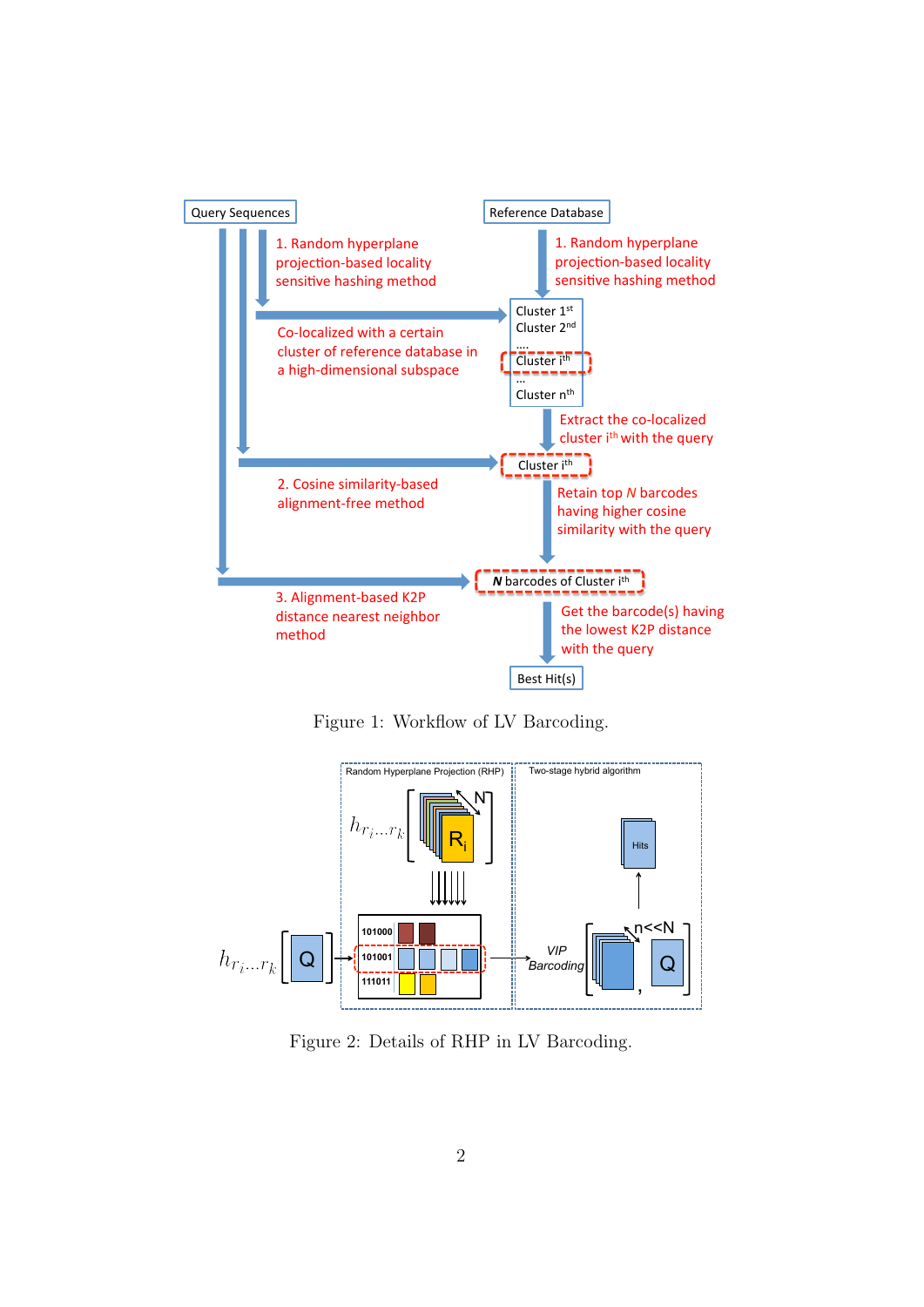# 1 Projection of reference barcodes

Firstly, each reference barcode would be represented using its composition vector constructed according to Fan et al., (2014), but the length of the k-mers of the composition vector used in this step is independent to the composition vector utilized in the two-stage hybrid algorithm of VIP Barcoding. Secondly, RHP generated a series of random hyperplanes as hash functions  $h_{\vec{r}}(x)$  for each reference database. Let D equal to the number of the random vectors, so

$$
h_{\vec{r}}(x) = .
$$

Each hyperplane could be briefly represented by its normal vector [i.e., a random vector  $(\vec{r}_i)$  of which each element is randomly generated from a Gaussian distribution  $N(0, 1)$ . Finally, RHP utilizes these functions to encode the composition vector as a fixed-size bit vector (i.e., bucket index), and the length of the bit vector equals to the number  $(D)$  of the random vectors. The hashing step is such that, the composition vector  $(\vec{c})$  of each sequence could be mapped into a certain bucket indexed by a  $D$ -bits binary vector  $(B)$ , of which the  $i_{th}$  element is calculated through the dot product between  $\vec{c}$  and the  $i_{th}$  random vector by Equation [1:](#page-4-0)

<span id="page-4-0"></span>
$$
B_{\vec{c}}[i] = h_{\vec{r_i}}(\vec{c}) = \begin{cases} 1 & \text{if } \vec{r_i} \cdot \vec{c} \ge 0 \\ 0 & \text{if } \vec{r_i} \cdot \vec{c} < 0 \end{cases} . \tag{1}
$$

Therefore, B is given by  $B_{\vec{c}} = < h_{\vec{r}_1}(\vec{c}), h_{\vec{r}_2}(\vec{c}), \cdots, h_{\vec{r}_D}(\vec{c}) >$ .

### 1.1 Approximate cosine similarity estimated using RHP

Eq. [1](#page-4-0) has a simple geometric interpretation. To illustrate this clearly, let us assume dimensionality of composition vector equaling to 2, and then the hyperplanes could be simplified to be some random lines of two-dimensional plane. Here, we utilizes two lines cross the origin to estimate which vector from  $\vec{c_2}$ ,  $\vec{c_3}$  and  $\vec{c_4}$  has the largest cosine similarity with  $\vec{c_1}$ . Figure [3](#page-5-0) shows that each line divides the plane into two sides.  $\vec{c_1}$  and  $\vec{c_2}$  are located at the same sides of both Line 1 and Line 2, while  $\vec{c}_1$  and  $\vec{c}_3$  are separated by Line 1, and  $\vec{c_1}$  and  $\vec{c_4}$  are separated by both Line 1 and Line 2. So it is concluded that  $\vec{c}_2$  is more similar to  $\vec{c}_1$ . Meanwhile, it could be noticed that whether two vectors exist at the same side of a certain line is a binary result (i.e., 0 is false and 1 is true or otherwise). Therefore, we can directly calculate the hamming distance of two bit vectors (i.e., bucket indexes) generated by RHP, and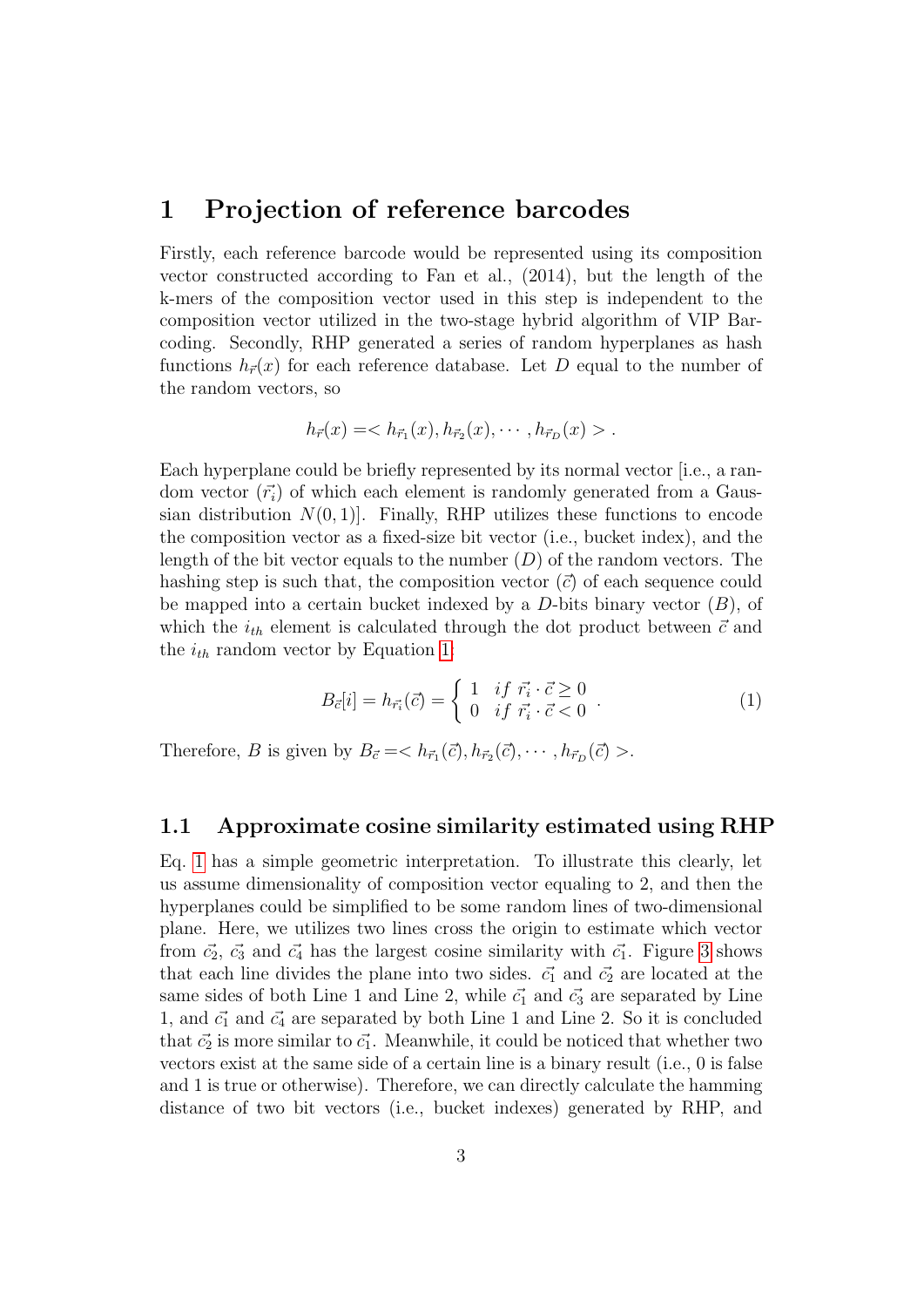

<span id="page-5-0"></span>Figure 3: Illustration of projection of hash function

use this hamming distance to approximately evaluate the cosine similarity of original two composition vectors according to the following relationship Equation (Charikar, 2002):

<span id="page-5-1"></span>
$$
cos(\theta(\vec{u}, \vec{v})) = cos(\frac{\pi \cdot Hamming(B_{\vec{u}}, B_{\vec{v}})}{D}), \qquad (2)
$$

where  $\theta(.)$  denotes the angle between two vectors, and  $Hamming(.)$  is the hamming distance of two bit vectors.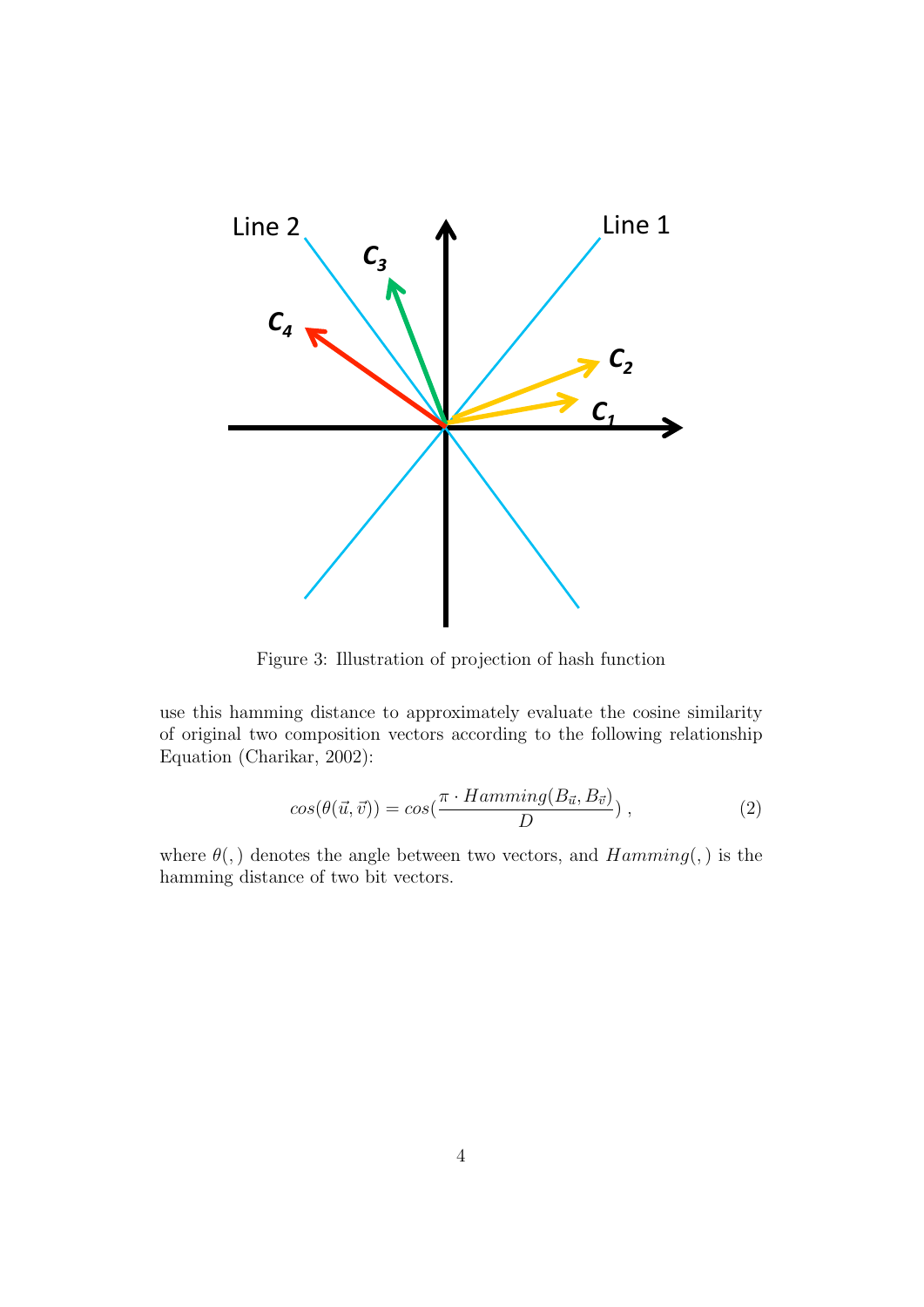Similarly, the intuition behind Eq. [1](#page-4-0) and Eq. [2](#page-5-1) is that, if two composition vectors evaluated through cosine similarity are similar to each other, then with high probability the random hyperplane projections will enable them to be located at the same sides of these hyperplanes. On the other hand, two vectors separated by a lager included angle are very likely to be projected into different sides of hyperplanes.

## 1.2 Accuracy ensured under adjustable probability

For any two vectors  $\vec{u}$  and  $\vec{v}$ , the probability that a single random projection collides (i.e., two vectors at the same side of one random hyperplane) is:

$$
Pr[h_r(\vec{u}) = h_r(\vec{v})] = 1 - \frac{\theta(\vec{u}, \vec{v})}{\pi}.
$$
\n(3)

Given  $\cos(\theta(\vec{u}, \vec{v})) = t$ , then  $Pr[h_{\vec{r}}(\vec{u}) = h_{\vec{r}}(\vec{v})] = 1 - \frac{\cos^{-1}(t)}{\pi}$  $\frac{f(t)}{\pi}$ . Since we have D hash functions, it infers:

<span id="page-6-0"></span>
$$
Pr[B_{\vec{u}} = B_{\vec{v}}] = (1 - \frac{\cos^{-1}(t)}{\pi})^D.
$$
 (4)

Naturally, false positives (FP) and false negatives (FN) are the common problems of all LSH-based approaches. More projections (i.e., larger D) would help to reduce the number of comparisons which were required in the following stage. In another word, the percentage of FP in all positives would decrease. However, increasing D will also accumulate error of each projection, i.e., the number of FNs increases gradually. For instance, two sequences  $S_x$ and  $S_y$  are similar but not exactly same, then a FN (i.e., to project two sequences into different buckets) tends to occur especially when larger D is used. To alleviate this issue, we can repeat the whole procedure multiple times, and FNs can be substantially reduced by iterating the courses and using differently generated  $h_{\vec{r}}$ . Consequently, the probability of successfully projecting a really similar pair of composition vectors into the same bucket in at least one trial of M times meets the following equation:

<span id="page-6-1"></span>
$$
Pr[\vec{u}, \vec{v} \text{ in same bucket in } \geq 1 \text{ trial of } M \text{ times } | \cos(\theta(\vec{u}, \vec{v})) = t]
$$
  
=
$$
Pr[B_{\vec{u}} = B_{\vec{v}} \text{ in } \geq 1 \text{ trial of } M \text{ times } | \cos(\theta(\vec{u}, \vec{v})) = t]
$$
  
=
$$
1 - [1 - (1 - \frac{\cos^{-1}(t)}{\pi})^D]^M
$$
 (5)

Suppose we set a threshold  $(t)$  for cosine similarity and expect that all the reference barcodes within this threshold could be accurately put into the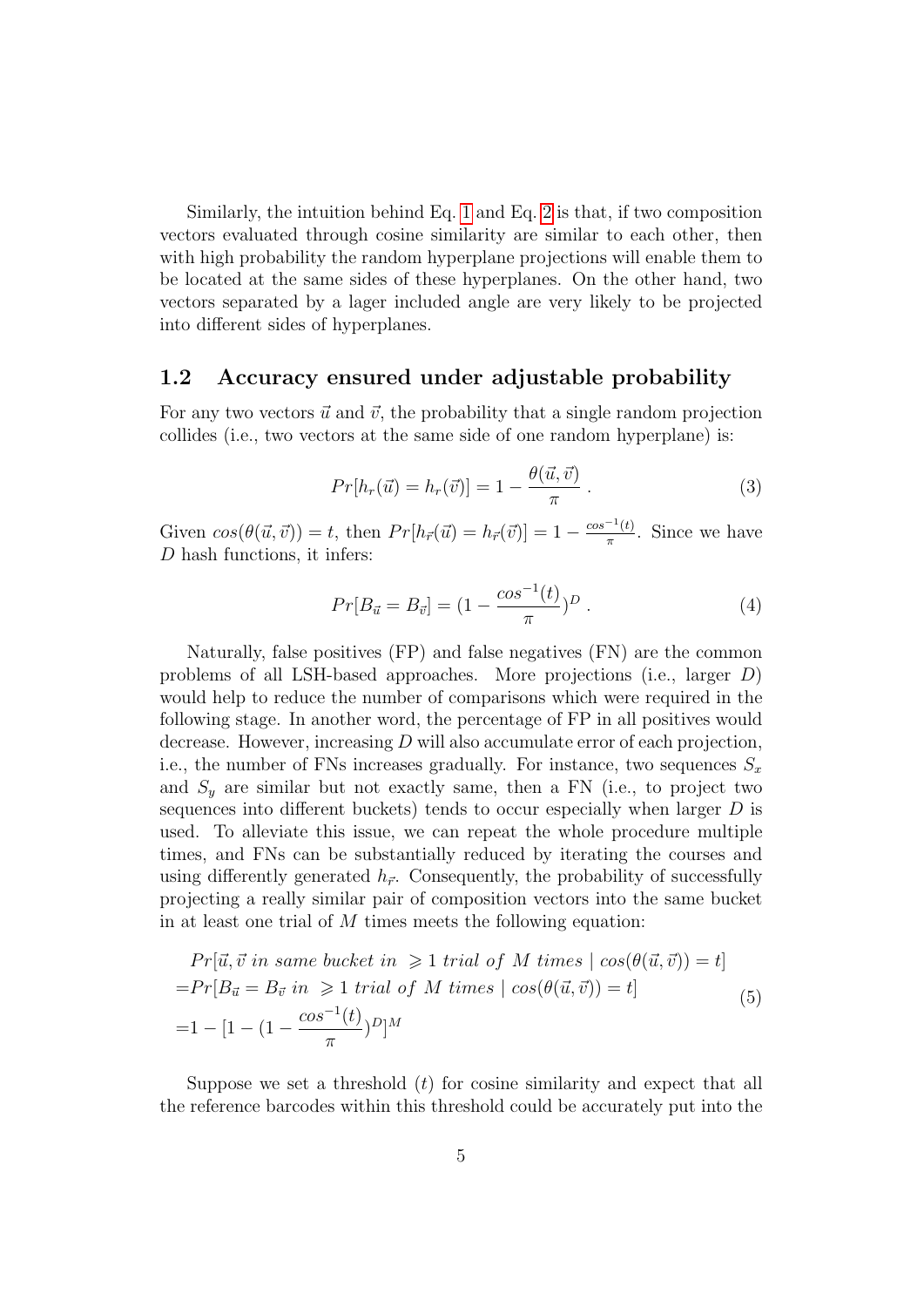same bucket of the query in at least one trial of M times, the probability of success should be calculated according to following three steps.

(1) In terms of Eq. [2,](#page-5-1) we can count the Hamming distance threshold  $(T)$ given by:

<span id="page-7-0"></span>
$$
T = \frac{D \cdot \cos^{-1}(t)}{\pi} \,. \tag{6}
$$

(2) Using Eq. [4](#page-6-0) and Eq. [6](#page-7-0) as reference, we can infer the following relationship:

<span id="page-7-1"></span>
$$
Pr[Hamming(B_{\vec{u}}, B_{\vec{v}}) \leq T \mid \cos(\theta(\vec{u}, \vec{v})) = t] = \sum_{i=0}^{T} {D \choose i} P^{i} (1-P)^{D-i} , (7)
$$

where  $P = cos^{-1}(t)/\pi = T/D$ .

(3) Using Eq. [5,](#page-6-1) Eq. [6](#page-7-0) and Eq. [7](#page-7-1) as reference, we can calculate the probability that all the reference barcodes within this threshold could be accurately put into the same buckets of the query in at least one trial of  $M$  times like this:

<span id="page-7-2"></span>
$$
Pr[\vec{u}, \vec{v} \text{ in same bucket in } \geq 1 \text{ trial of } M \text{ times } | \text{ Hamming}(B_{\vec{u}}, B_{\vec{v}}) \leq T]
$$
  
=1 - [1 -  $\sum_{i=0}^{T} {D \choose i} P^{i} (1 - P)^{D-i}]^{M}$ , (8)

where  $P = cos^{-1}(t)/\pi = T/D$ . And it could be noticed that Eq. [8](#page-7-2) and Eq. [5](#page-6-1) are the same, given  $T = 0$ , and by adjusting M, t, and D, we can modify the probability of Eq. [8.](#page-7-2)

# 2 Parameters of LV Barcoding and their effects

In this subsection, we describe the parameters of LV Barcoding algorithm in details.

## 2.1 Length of k-mer  $(w)$

As we mentioned above, the length  $w$  of k-mer used in RHP is independent on the parameter  $k$  of VIP Barcoding (for details, see Fan et al.,  $(2014)$ ). The use of a long w results in the fast growth of the dimension of the composition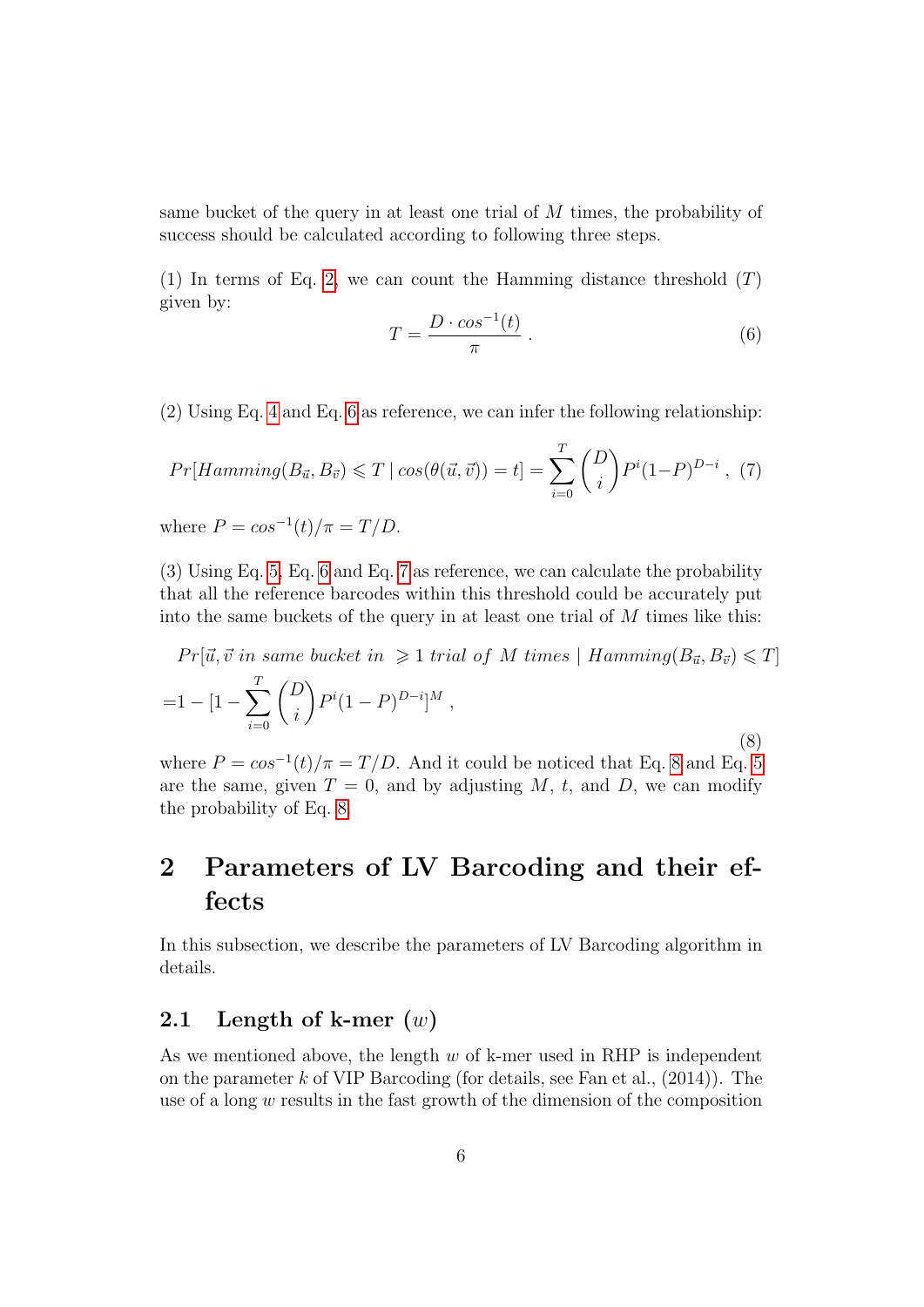vector in RPH. Since LSH generates the hash functions of which the length of each hash vector is same to  $w$ , the time used for producing hash vector and calculating dot product increases with the increase of w. Meanwhile, it requires more space of hard disk to store those hash functions for the reusage during each time of retrival. More importantly, the use of a long k-mer would prevent RPH from distinguishing similar sequences robustly, such that only almost identical sequences are grouped into a bucket. On the other hand, the use of a short k-mer would decrease the sensitivity in partitioning the reference barcodes, which causes very slight improvement in speed. Therefore, we choose  $w$  from 4, 5 and 6 in preliminary parameter setting.

## 2.2 Threshold of cosine similarity  $(t)$

The parameter  $t$  was implemented in order to allow for pairs of strings that are identical or similar to go through the RPH filter and be allocated into the same bucket. The use of  $t$  value that is too small or too large would reduce the accuracy and speed, respectively. Hence, t is chosen from 0.8 to 0.9 in preliminary parameter setting.

## 2.3 Number of hash functions or the length of bucket index in a trial  $(D)$

In contrast to  $t$ , the use of  $D$  value that is too small or too large would decrease the speed and accuracy, respectively, since the use of a small D would enable the sequences with many mismatches to be projected into the same bucket, while the use of a large  $D$  would only put identical sequences into one bucket. Since RHP should not wrongly delete the true positive barcodes, D is selected from 14 to 17 in preliminary parameter setting.

## 2.4 Number of multiple trials (M)

The utilization of multiple hash functions within the RPH is helpful for reducing the FNs, i.e., two similar sequences could gain a higher chance of being segmented into the same bucket after several trials. But the adverse effect of enlarged M is the increased number of FPs. More FPs would not affect the accuracy of the final species identification, but slow the speed of the whole process.